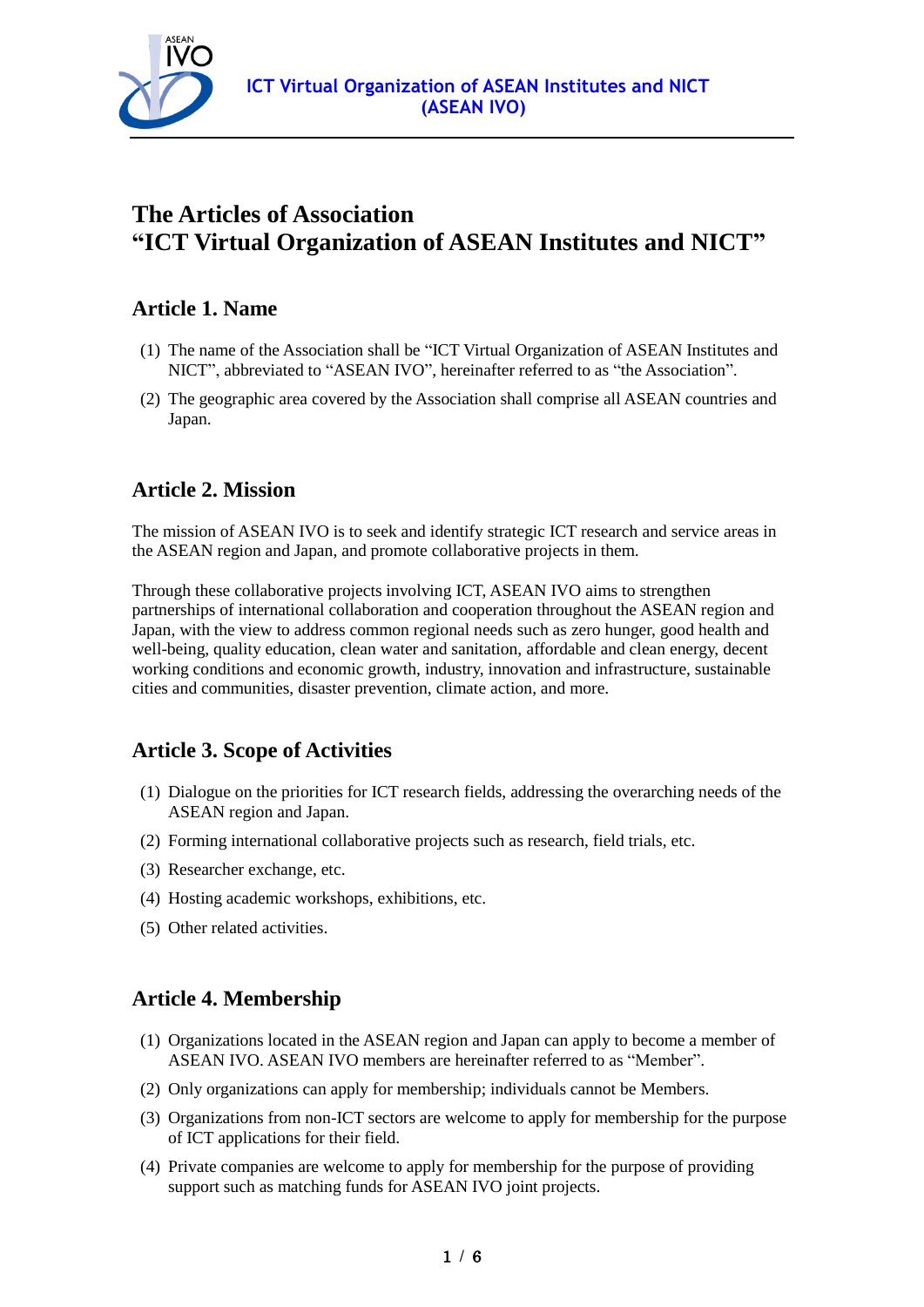

- (5) There is an application and authorization procedure to obtain membership.
- (6) Members can send requests to the Association through the Steering Committee Member(s) (as defined in Article 5.2) of their country.
- (7) Members can give nominations for Steering Committee Member(s) of their country.
- (8) Member's termination: a Member can terminate their membership by submitting a membership withdrawal form to the Steering Committee, at least three months prior to the intended date of termination.

"Organization" includes any university, college, institute, private company or other such entity, that is engaging in research and development in the ICT field.

## **Article 5. The Steering Committee**

- (1) A Steering Committee is established from among the Members. Each country should have one or two representatives. As far as possible each country should have one representative from a university and one from an institute.
- (2) The Steering Committee carry out activities including the following:
	- i. Considering proposals for joint or collaborative R&D projects or other activities within ASEAN IVO.
	- ii. Reviewing ongoing projects and providing feedback.
	- iii. Promoting ASEAN IVO with relevant ministries and organizations and identifying sources of support for ASEAN IVO activities.
	- iv. Reviewing and deciding overall ASEAN IVO policy and administrative matters.
	- v. Considering and approving or rejecting applications for new Members.
	- vi. Considering and approving Member withdrawal.
	- vii. Approving the Chair and the Co-Chair of the Steering Committee.
- (3) The Steering Committee carry out their activities by means of e-mail communications, teleconferences and face-to-face meetings.

### **5.1. The Chair of the Steering Committee**

- (1) The Chair of the Steering Committee is recommended and approved by the Steering Committee.
- (2) The Co-chair of the Steering Committee is designated by the Chair.
- (3) The Chair and Co-Chair also have the right to vote if needed.

### **5.2. Steering Committee membership**

(1) A member of the Steering Committee, hereinafter referred to as "SC Member", is subject to the following membership criteria.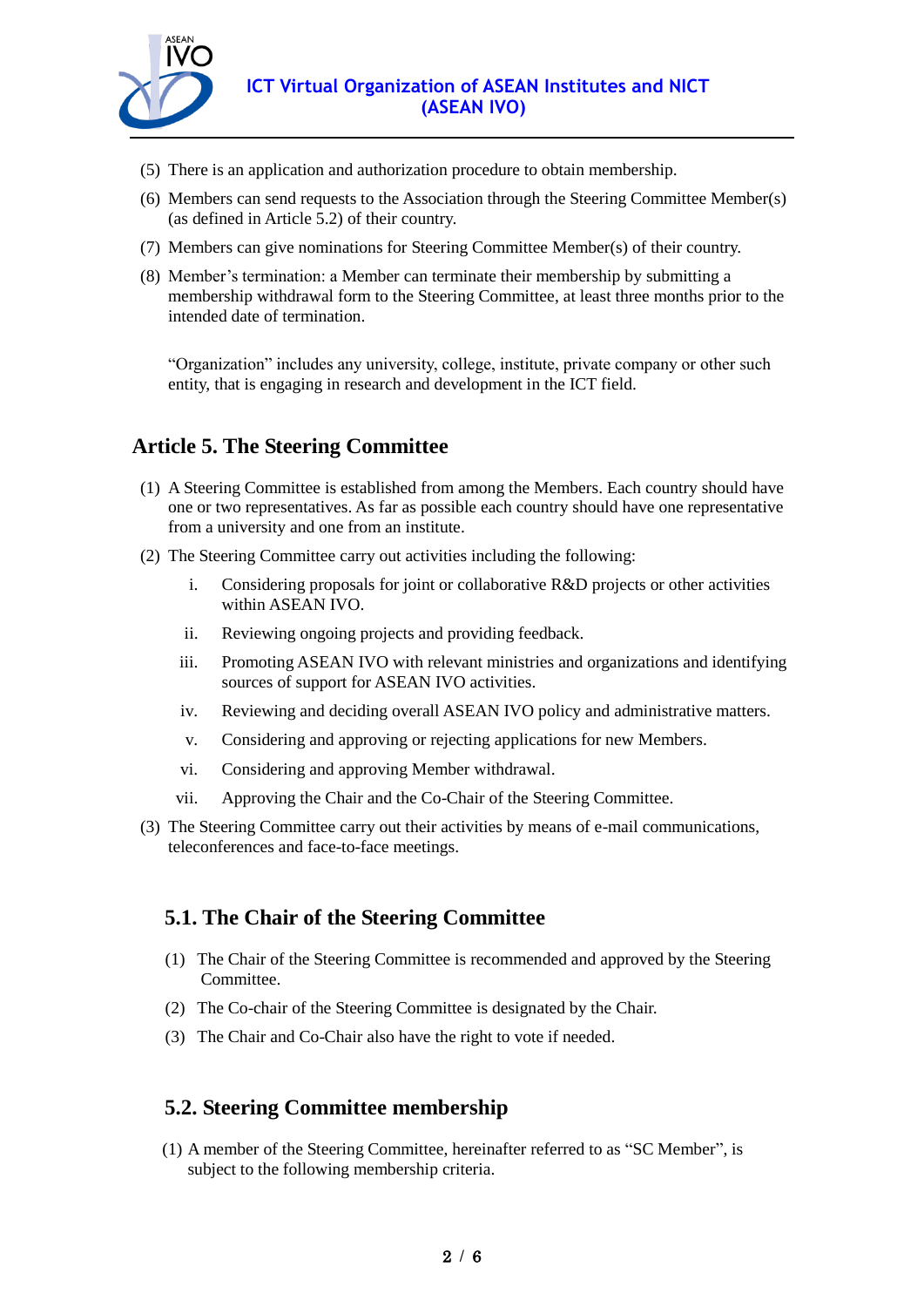

- i. The SC Member should be a professional in ICT R&D.
- ii. The SC Member should be a professional in policy matters of their country.
- iii. The SC Member must have sufficient knowledge in ICT R&D of the ASEAN Region and Japan.
- iv. The SC Member should be a representative of their organization with decision-making relevant to the ASEAN IVO activities.
- v. The SC Member should be able to connect communication to government or public organizations in supporting ICT R&D.
- vi. The SC Member can be replaced if necessary.

## **5.3. Attendance of the Steering Committee Meeting**

A Steering Committee meeting requires the attendance of more than half of the total SC Members (including delegated representatives). SC Members must give written notification in advance, by e-mail or other means, indicating whether or not they will attend the meeting.

## **5.4. Delegation of Power**

When an SC Member is unable to attend the Steering Committee Meeting, there are alternative ways for representing or voting for a Steering Committee decision as follows.

Alternative 1: to delegate his/her right to vote to his/her proxy from the SC Member he/she represents.

Alternative 2: to participate in the Steering Committee decision by other means agreed upon by the Steering Committee members.

## **Article 6. Organs of the Association**

(1) Steering Committee

Constitution and functions of the Steering Committee are as detailed in Article 5.

- (2) Secretariat
	- 1) At the time of establishment, the Secretariat is the National Institute of Information and Communications Technology (NICT), Japan, and supports every activity of the Steering Committee and ASEAN IVO.
	- 2) The role of Secretariat can be transferred to any organization, based on approval by the Steering Committee.

## **Article 7. Fields and Areas of Collaboration**

(1) Fields of Collaboration will be such themes which are mutually beneficial and challenging issues among Members, which are the basis for economic and social developments in the region, as well as ICT solutions to common issues within the region.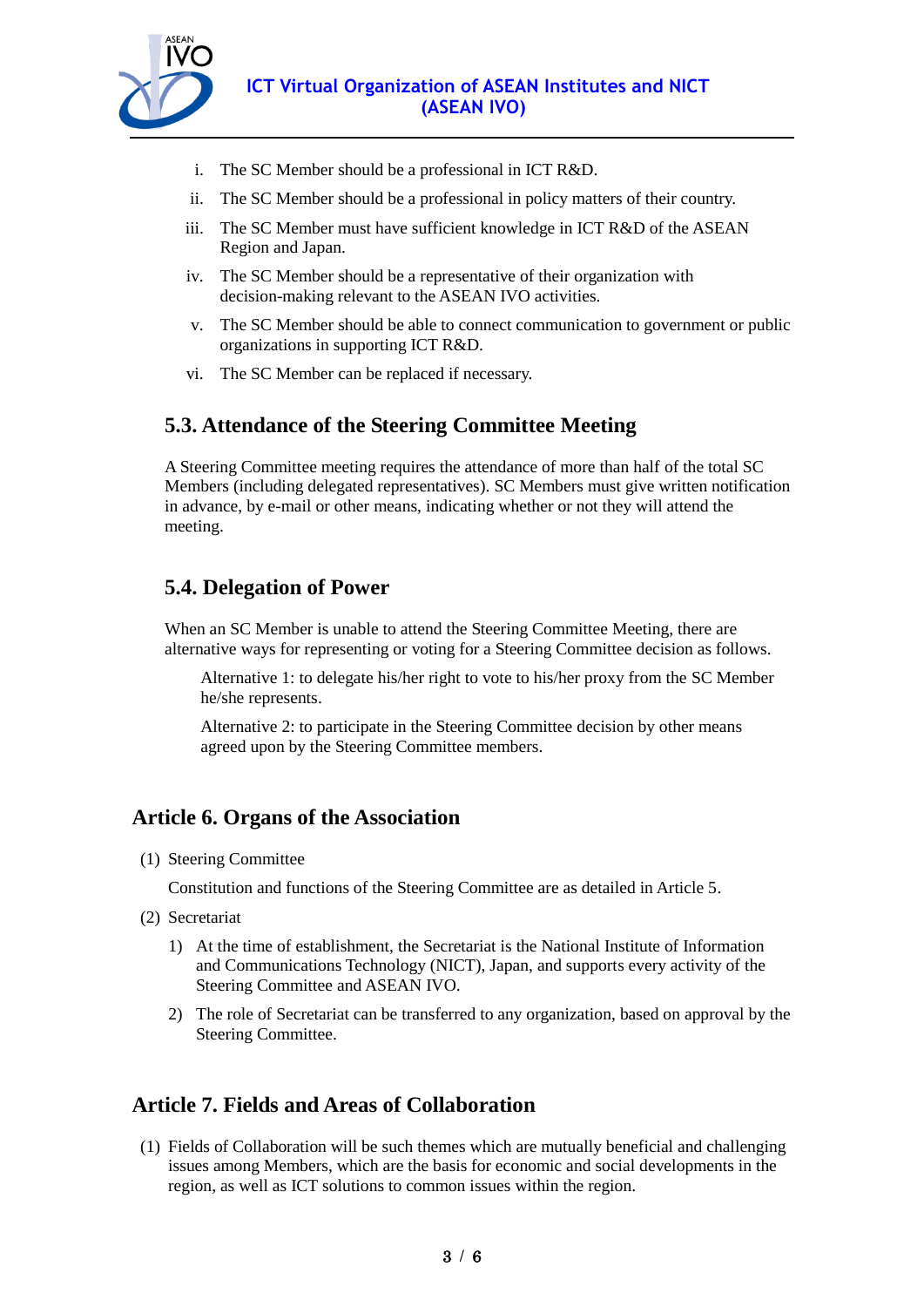

- (2) Specific collaborative research areas will be determined by the Steering Committee.
- (3) Schedules of calls for proposals for collaborative projects, hereinafter referred to as "ASEAN IVO Project(s)", should be approved by the Steering Committee.
- (4) Regulations for ASEAN IVO Projects will be detailed in Appendix A.

### **Article 8. Financial Resources**

(1) Administration of the Association (ASEAN IVO Administration)

Voluntary contribution for functions of ASEAN IVO from Members and SC Members, including personnel cost, rental of the office, office operation cost, expenses for travel and accommodation, is welcome.

(2) Administration of ASEAN IVO Projects

Financial support for ASEAN IVO Projects is detailed in Appendix A.

(3) Financial Support from others

Financial support from Members is welcome. It is highly encouraged that Members obtain or apply for funding from other organizations to support the activities of ASEAN IVO including project promotion.

### **Article 9. Amendment of the Articles of Association**

Any differences or disputes concerning the interpretation or amendment of these Articles of Association shall be settled by decision of the Steering Committee on a consensus basis.

## **Article 10. Termination of the Association**

The Association may be terminated at any time by a resolution adopted by the Steering Committee on a consensus basis.

## **Article 11. Urgent Matters**

- (1) Urgent matters regarding an activity can be transferred immediately by a Member (or Members) to the Steering Committee Member(s) representative of the relevant country.
- (2) Urgent matters will be discussed competently and decided among Members of the Steering Committee by e-mail or other means. The decision will be fed back to the Member (or Members) immediately.

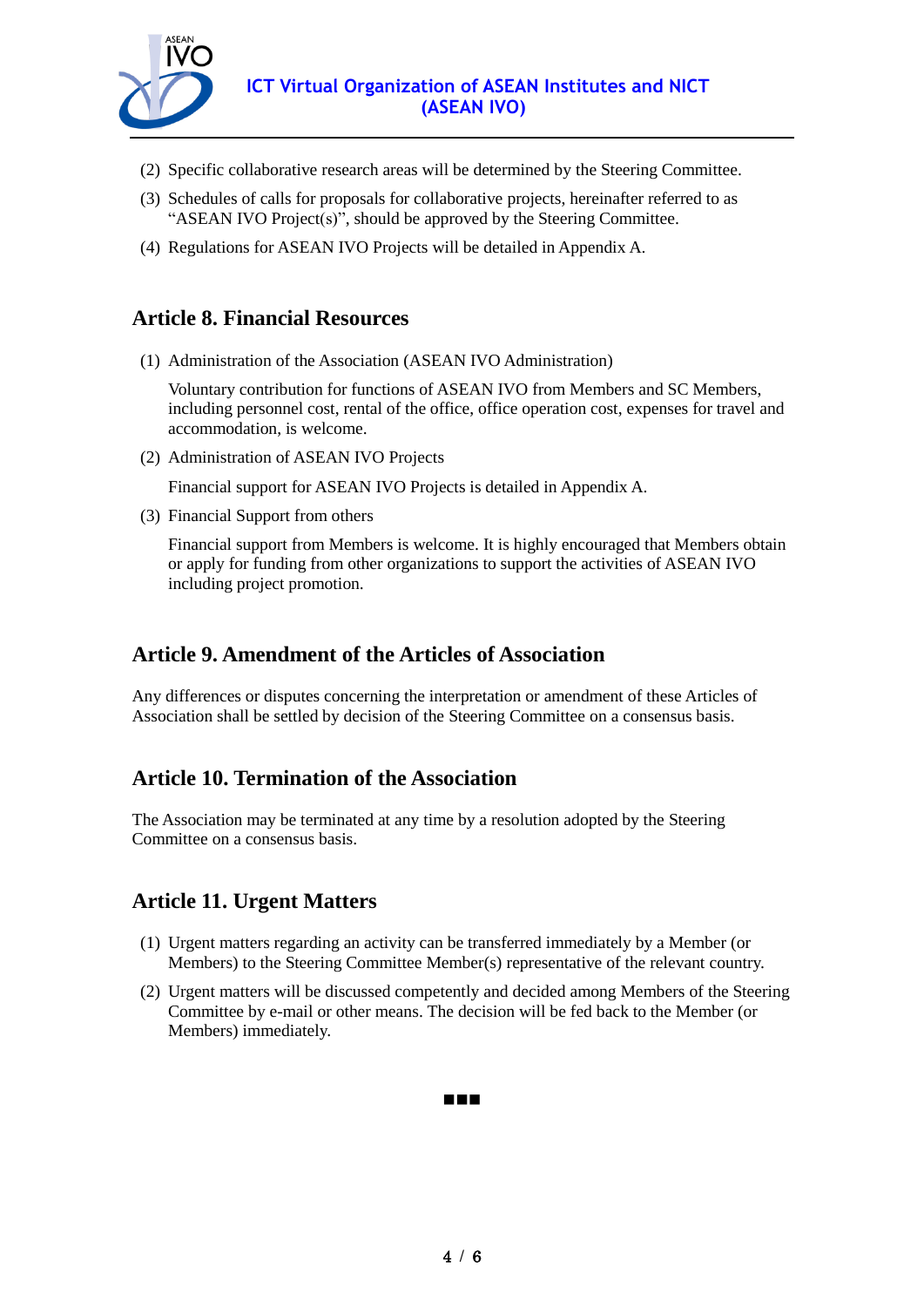

#### **Appendix A**

#### **Framework and Administration for ASEAN IVO Projects**

#### **<ASEAN IVO Projects>**

- 1. ASEAN IVO Projects are a collaborative work between ASEAN countries and Japan for developing solutions to common regional needs such as zero hunger, good health and well-being, quality education, clean water and sanitation, affordable and clean energy, decent work and economic growth, industry, innovation and infrastructure, sustainable cities and communities, disaster prevention, climate action, and more.
- 2. Specific collaborative research areas and topics of the ASEAN IVO Projects will be discussed and determined by the Steering Committee.
- 3. Number, duration and budget of the ASEAN IVO Projects will be determined by the Steering Committee.
- 4. ASEAN IVO Forum will provide a place for all ASEAN IVO members to exchange ideas, discuss the topics and coordinate projects. Any and all members of ASEAN IVO can apply for the ASEAN IVO Forum.

#### **<Project proposal applications>**

- 5. The institution of the applicant making an ASEAN IVO Project proposal should be an ASEAN IVO member, and the applicant should be the project leader. Non-members of ASEAN IVO can submit proposals for new projects as project leaders, but they must apply for membership and obtain approval before the deadline for proposal submission.
- 6. The members of the proposed project must be at minimum 2 institutions total, and from at least 2 different countries in the ASEAN region.
- 7. Multiple institutions from one country as well as NICT and other Japanese institutions are also welcome to be members of a project team, but will not count towards this minimum requirement.
- 8. Institutions that are not members of ASEAN IVO can also be members of the project team.
- 9. The leaders of ongoing projects cannot make new applications.

#### **<Project Selection>**

- 10. Proposals for ASEAN IVO Projects will be evaluated by the Steering Committee.
- 11. ASEAN IVO Projects will be selected by the Steering Committee.

#### **<Budget>**

- 12. Budget for ASEAN IVO Projects is provided partly by NICT and other agreed organizations.
- 13. The budget provided by NICT can only support the institutions of project members which are based in the ASEAN region.
- 14. The budget provided by NICT cannot support personnel expenses of the project.
- 15. All payments supported by NICT must comply with NICT regulations.